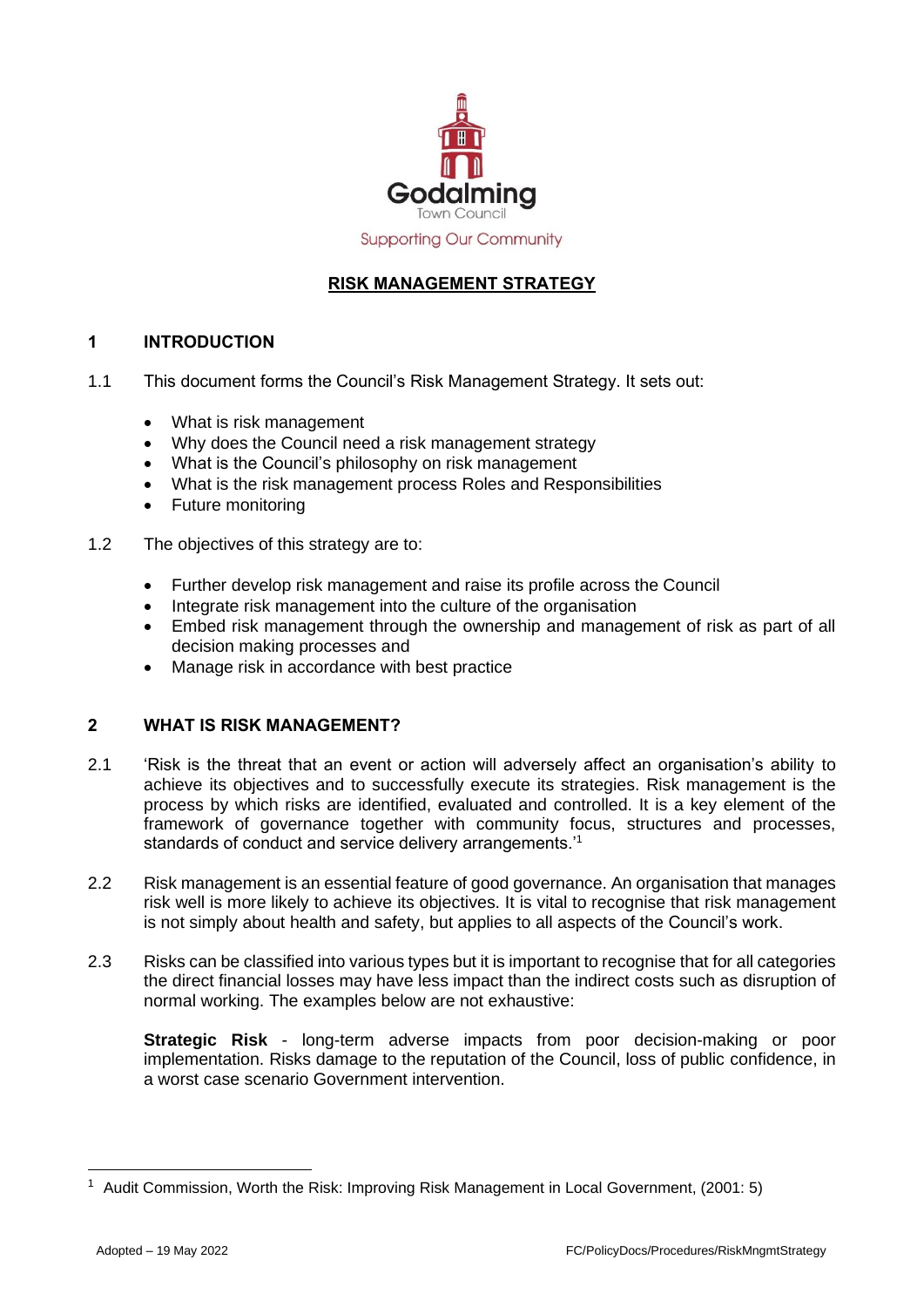**Compliance Risk** - failure to comply with legislation, laid down procedures or the lack of documentation to prove compliance. Risks exposure to prosecution, judicial review, employment tribunals and the inability to enforce contracts.

**Financial Risk** - fraud and corruption, waste, excess demand for services, bad debts. Risk of additional audit investigation, objection to accounts, reduced service delivery, dramatically increased Council Tax levels/impact on Council reserves.

**Operating Risk** - failure to deliver services effectively, malfunctioning equipment, hazards to service users, the general public or staff, damage to property. Risk of insurance claims, higher insurance premiums, lengthy recovery processes.

- 2.4 Not all these risks are insurable and for some the premiums may not be cost effective. Even where insurance is available, a monetary consideration might not be an adequate recompense. The emphasis should always be on eliminating or reducing risk before costly steps to transfer risk to another party are considered.
- 2.5 Risk is not restricted to potential threats but can be connected with missed opportunities. Good risk management can facilitate proactive, rather than merely defensive responses. Measures to manage adverse risks are likely to help with managing positive ones.

## **3 WHY DOES THE COUNCIL NEED A RISK MANAGEMENT STRATEGY?**

- 3.1 Risk management will strengthen the ability of the Council to achieve its objectives and enhance the value of services provided.
- 3.2 The Risk Management Strategy will help to ensure that all committees/service areas have an understanding of risk and that the Council adopts a uniform approach to identifying and prioritising risks. This should in turn lead to conscious choices as to the most appropriate method of dealing with each risk, be it elimination, reduction, transfer or acceptance.
- 3.3 Strategic risk management is also an important element in demonstrating continuous service improvement.
- 3.4 There is a requirement under the Accounts and Audit Regulations  $2015<sup>2</sup>$  to establish and maintain a systematic strategy, framework and process for managing risk.

### **4 RISK MANAGEMENT POLICY STATEMENT**

Godalming Town Council recognises that it has a responsibility to manage risks effectively in order to protect its employees, assets, liabilities and community against potential losses, to minimise uncertainty in achieving its goals and objectives and to maximise the opportunities to achieve its vision.

The Council is aware that some risks can never be eliminated fully and it has in place a strategy that provides a structured, systematic and focussed approach to managing risk. Risk management is an integral part of the Council's management processes.

<sup>2</sup> Accounts and Audit Regulations 2015 (SI 2015/234 Pt 2)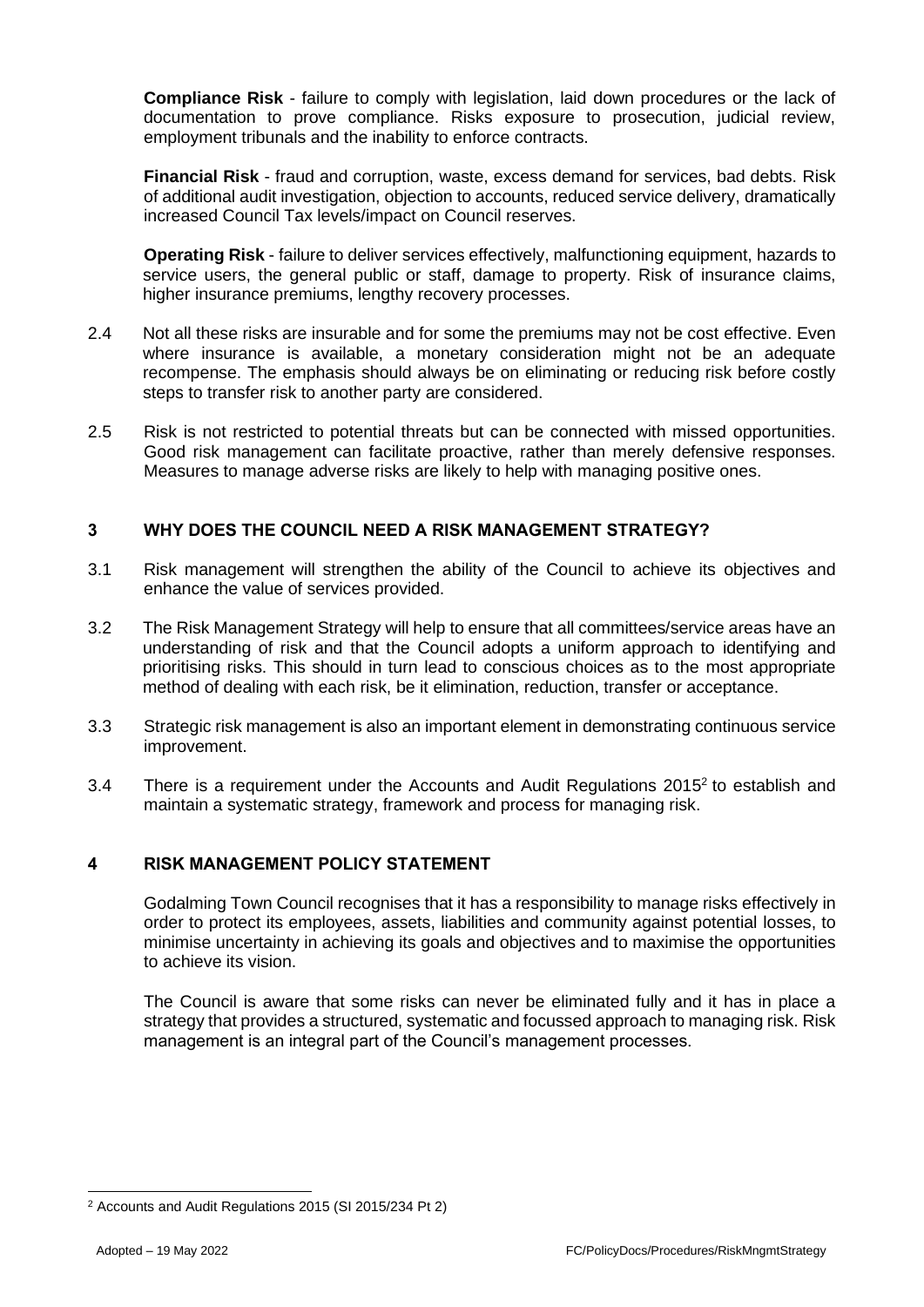## **5 IMPLEMENTING THE STRATEGY**

#### 5.1 **Risk Control**

Risk control is the process of taking action to minimise the likelihood of the risk event occurring and/or reducing the severity of the consequences should it occur. Typically, risk control requires the identification and implementation of revised operating procedures, but in exceptional cases more drastic action will be required to reduce the risk to an acceptable level.

Options for control include:

**Elimination** – the circumstances from which the risk arises are removed so that the risk no longer exists;

**Reduction** – loss control measures are implemented to reduce the impact/ likelihood of the risk occurring;

**Transfer** – the financial impact is passed to others e.g. by revising contractual terms;

**Sharing** – the risk is shared with another party;

**Insuring** – insure against some or all of the risk to mitigate financial impact; and

**Acceptance** – documenting a conscious decision after assessment of areas where the Council accepts or tolerates risk.

#### 5.2 **Risk Monitoring**

The risk management process does not finish with putting any risk control procedures in place. Their effectiveness in controlling risk must be monitored and reviewed. It is also important to assess whether the nature of any risk has changed over time. The information generated from applying the risk management process will help to ensure that risks can be avoided or minimised in the future. It will also inform judgements on the nature and extent of insurance cover and the balance to be reached between self-insurance and external protection.

### 5.3 **Risk Management System**

**Risk Identification** – Identifying and understanding the hazards and risks facing the Council is crucial if informed decisions are to be made about policies or service delivery methods. The risks associated with these decisions can then be effectively managed.

**Risk Analysis** – Once risks have been identified they need to be systematically and accurately assessed using proven techniques. Analysis should make full use of any available data on the potential frequency of events and their consequences. If a risk is seen to be unacceptable, then steps need to be taken to control or respond to the risk.

**Assessment of Risk** - An assessment should be undertaken of the impact and likelihood of risks occurring, with impact and likelihood being scored using a matrix. This will require a numeric value to be given to both the likelihood of the risk happening and the severity of the impact if it did, based upon the following scoring: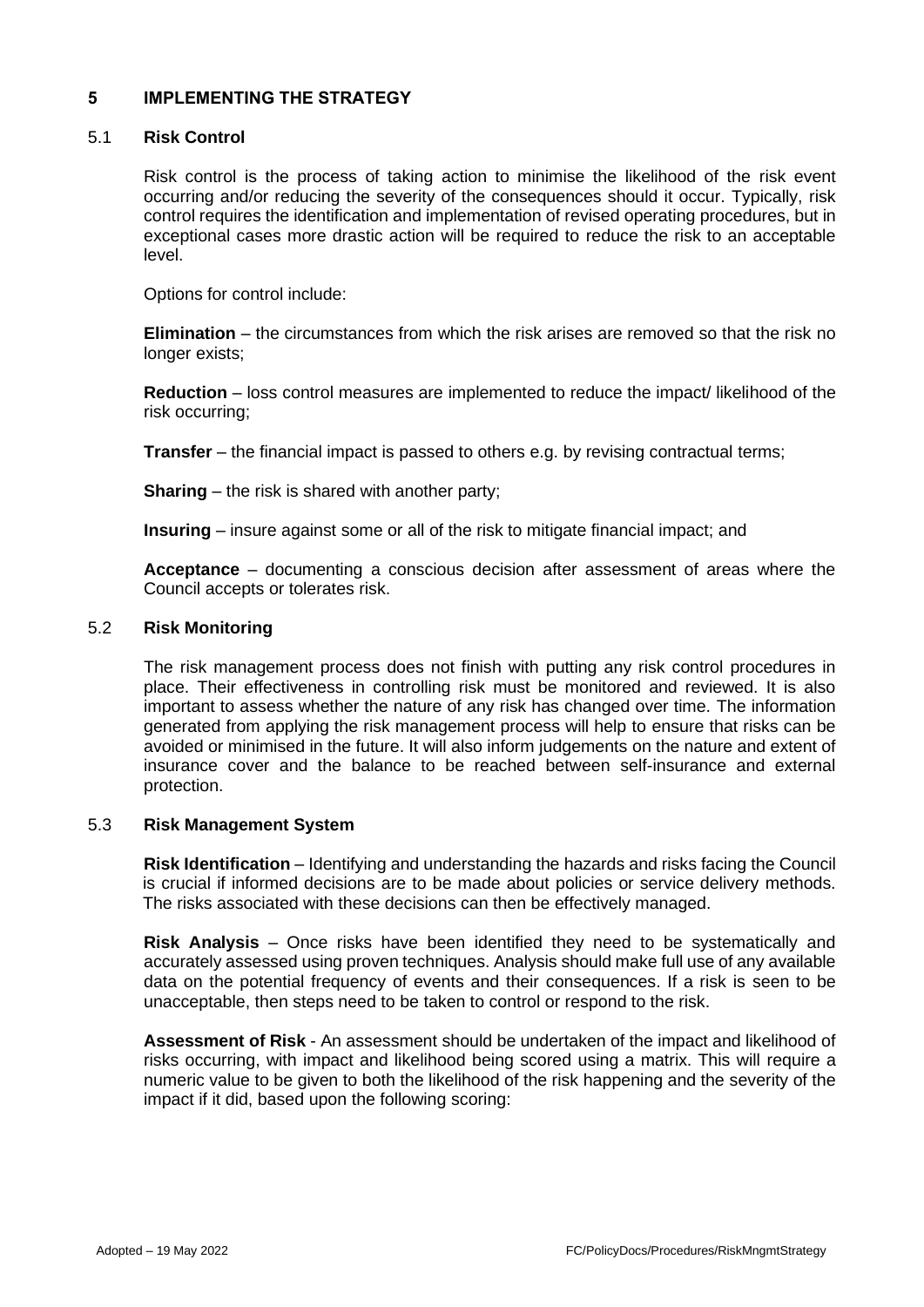# **Scoring Matrix**

| Likelihood (examples)                                                                   | <b>Level/Score</b> | Impact (examples)                                                                                                                                                                                                                                                                         |
|-----------------------------------------------------------------------------------------|--------------------|-------------------------------------------------------------------------------------------------------------------------------------------------------------------------------------------------------------------------------------------------------------------------------------------|
| Has never occurred                                                                      | Low                | Dangers are low or it would have little or no<br>effect on Council services/isolated<br>complaints/financial impact less than £5,000                                                                                                                                                      |
| Occasional occurrence/<br>rare event or hazard is<br>secure with little or no<br>danger | <b>Medium</b>      | Risks are managed within the Council/<br>adverse service user complaints/<br>service disruption/minor injuries and near<br>misses to staff or public/ financial impact<br>exceeds £5,000                                                                                                  |
| Regular occurrence                                                                      | <b>High</b>        | Adverse local media attention/extensive<br>public complaints/adverse comment by<br>regulator or auditors/significant service<br>disruption/failure to meet key performance<br>indicators/injuries to public or staff/legal<br>action against Council/ financial impact<br>exceeds £15,000 |
| Almost certain to occur                                                                 | <b>Extreme</b>     | Fatality/disabling injury to public or staff/<br>adverse national media attention/external<br>intervention/total service disruption/ extensive<br>legal action against Council/<br>financial impact exceeds £25,000                                                                       |

**Priority Ranking** – the ranking of an individual risk is calculated by a simple multiplication of likelihood and impact

| <b>Risk Assessment Matrix</b>   |   |         |     |        |      |                |
|---------------------------------|---|---------|-----|--------|------|----------------|
| Likelihood<br>οt<br><b>Risk</b> | 4 | Extreme |     |        | 12   | 16             |
|                                 | 3 | High    |     |        |      | 12             |
|                                 | 2 | Medium  |     |        |      |                |
|                                 |   | LOW.    |     |        |      |                |
|                                 |   |         | Low | Medium | High | <b>Extreme</b> |
|                                 |   |         |     |        |      |                |
| <b>Impact of Risk Occurring</b> |   |         |     |        |      |                |

| <b>Extreme Risk</b> | Immediate action required                  |
|---------------------|--------------------------------------------|
| <b>High Risk</b>    | Action as soon as possible                 |
| <b>Medium Risk</b>  | To be addressed within next $3 - 6$ months |
| <b>Low Risk</b>     | Further Action only when viable to do so   |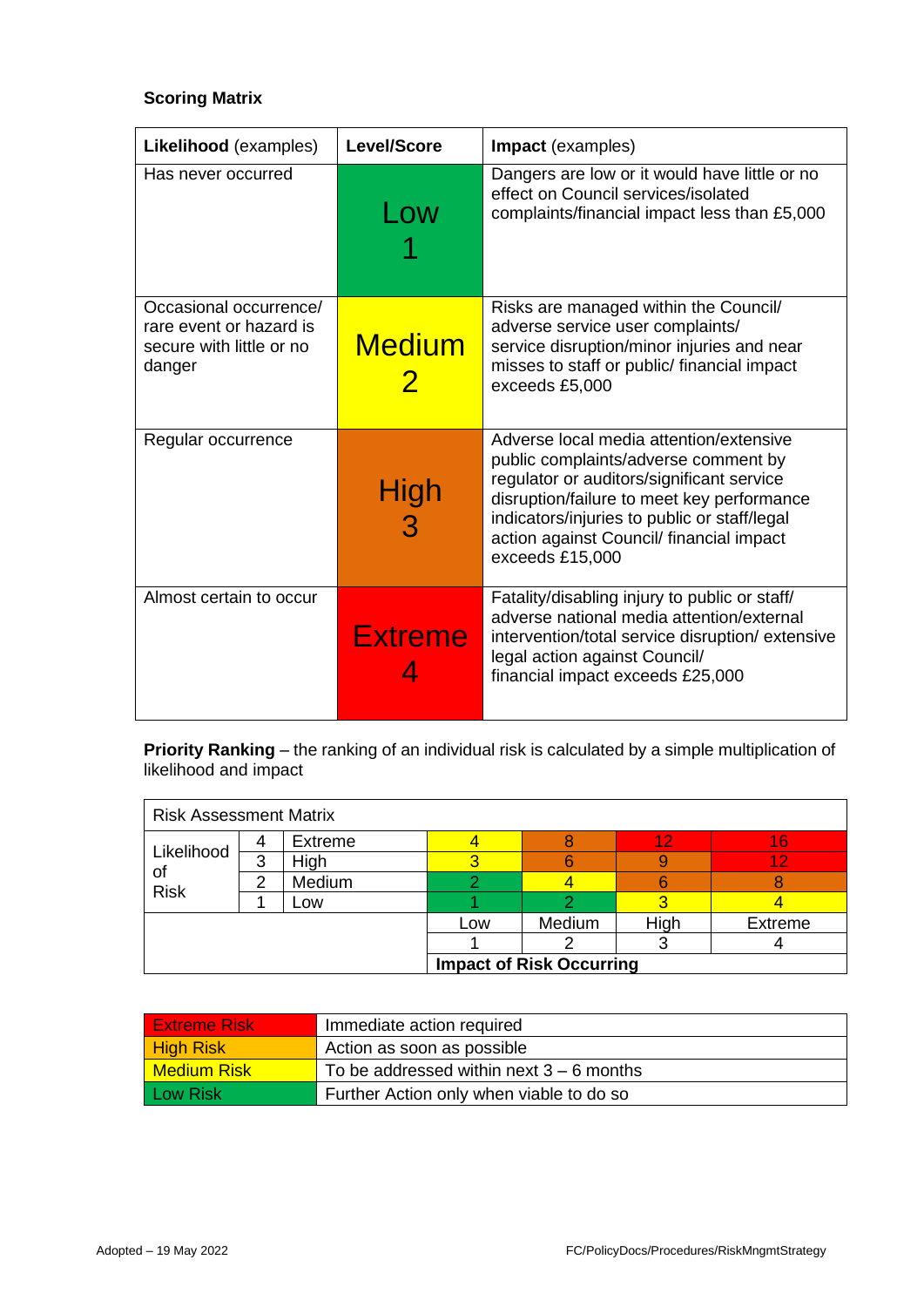# **6 ROLES AND RESPONSIBILITIES**

- 6.1 It is important that risk management becomes embedded into the everyday culture and performance management process of the Council. The roles and responsibilities set out below, are designed to ensure that risk is managed effectively right across the Council and its operations, and responsibility for risk is located in the right place. The process must be driven from the top but must also involve staff throughout the organisation.
- 6.2 **Elected Members** risk management is seen as a key part of the elected Member's governance role and there is an expectation that elected members will lead and monitor the approach adopted, including
	- a) Approval of the Risk Management Strategy;
	- b) Analysis of key risks in reports on major projects, ensuring that all future projects and services undertaken are adequately risk managed;
	- c) Consideration, and if appropriate, endorsement of the Annual Governance Statement; and
	- d) Assessment of risks whilst setting the budget, including any bids for resources to tackle specific issues.
- 6.3 **Employees** will undertake their job within risk management guidelines. All employees will maintain an awareness of the impact and costs of risks and how to feed data into the formal process. They will work to control risks or threats within their jobs, monitor progress and report on job related risks to the Town Clerk.
- 6.4 **Town Clerk** will act as the Lead Officer on Risk Management, and be responsible for overseeing the implementation of the Risk Management Strategy. The Town Clerk will:
	- a) provide advice as to the legality of policy and service delivery choices;
	- b) provide advice on the implications for service areas of the Council's corporate aims and objectives;
	- c) update the Council on the implications of new or revised legislation;
	- d) assist in handling any litigation claims;
	- e) provide advice on any human resource issues relating to strategic policy options or the risks associated with operational decisions and assist in handling cases of work related illness or injury;
	- f) advise on any health and safety implications of the chosen or proposed arrangements for service delivery.

### 6.5 **Responsible Finance Officer** – as the Council's Section 151 will:

- a) assess and implement the Council's insurance requirements;
- b) assess the financial implications of strategic policy options;
- c) provide assistance and advice on budgetary planning and control;
- d) ensure that the Financial Information System allows effective budgetary control;
- e) maintain the Council's Risk Register;
- f) effectively manage the Council's investment and loan portfolio.
- 6.6 **Role of Internal Audit** Internal Audit provides an important scrutiny role by carrying out audits to provide independent assurance to the Council that the necessary risk management systems are in place and all significant business risks are being managed effectively.

Internal Audit assists the Council in identifying both its financial and operational risks and seeks to assist the Council in developing and implementing proper arrangements to manage them, including adequate and effective systems of internal control to reduce or eliminate the likelihood of errors or fraud.